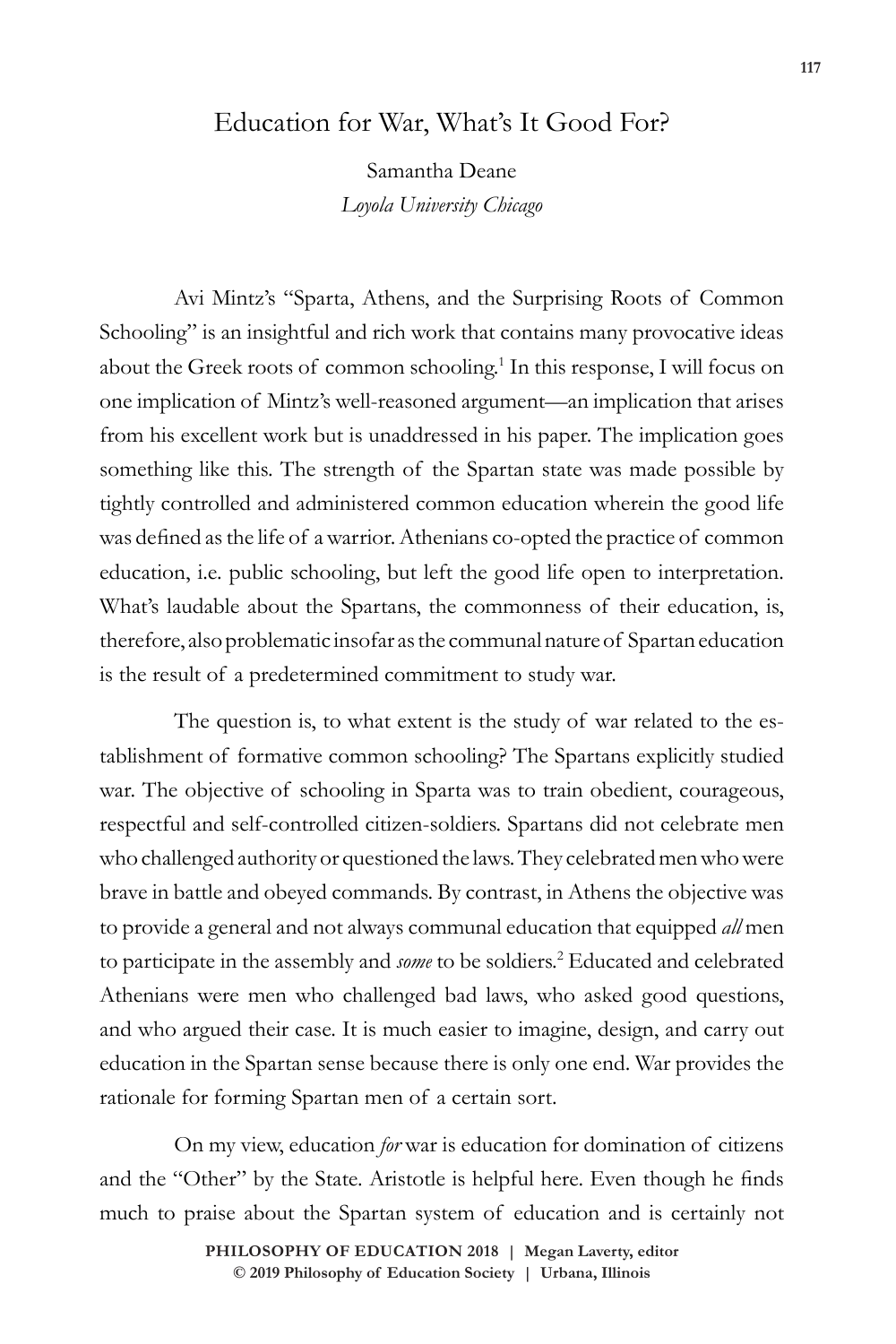opposed to domination in all cases, he reminds his readers that education for a single end always entails domination. He states, " … anywhere the laws have to some extent a single aim, it is always domination. So, in Sparta and Crete the educational system and most of the laws are set up for war."<sup>3</sup> Aristotle supports the way Sparta's shared political commitments make Spartan education a communal project— to the extent that his celebration of Spartan education reveals his misgivings about education in democracies.

When Aristotle celebrates Spartan education, he does so with disdain for cities that are careless about "allowing each person to live the way he wants."4 This is of course, similar to Plato's critique of democracy in the *Republic* where Socrates likens democracy to "a supermarket of constitutions" and democratic cities to places with no requirement to rule or be ruled, "or to be at war when the others are, or at peace unless you happen to want it."5 Plato and Aristotle alike worry about the extent to which democratic cities generate too much variety in the type of good life one might choose to take up. Although their concerns differ in severity, both worry about the freedom of learning that tends to define democratic cities. For Aristotle, the preservation of a just state depends on the extent to which education is communal *and* suits a virtuous end. In Aristotle's phrasing, "what one acts and or learns *for* makes a big difference."6

The point I want to make here echoes Aristotle's warning that what one learns *for* matters. If Mintz is correct, and I think he is, that the Spartan practice of common schooling was eclipsed by the Athenian theory of common schooling, but that both ground the west's understanding of the common school, then we must address the extent to which our understanding of common schooling is infected by *education for war and domination* as much as it is infused with a notion of *education for democratic citizenship* via liberal studies*.* Sparta's success with communal education is unsurprising given the domination by the state of citizens to form citizen-soldiers whose expertise is war.

The father of the American common school, Horace Mann, was also concerned about common schooling and the study of war. In his *Lectures on Education*, Mann argues that unless the rising generation is educated in "strength and sobriety of intellect which shall dispel the insane illusions of martial glory;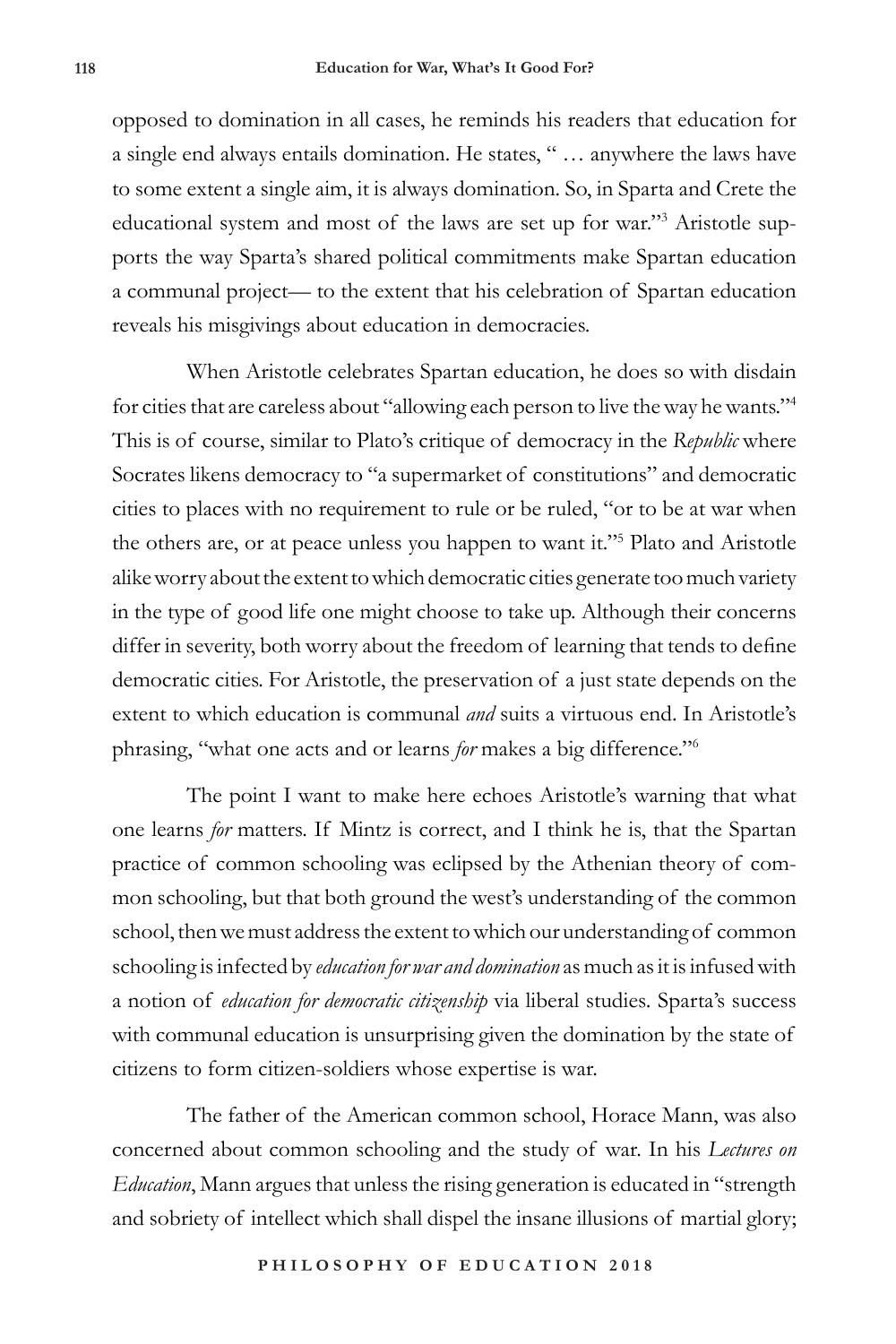and unless they shall be trained to the habitual exercise of those sentiments of universal brotherhood for the race ... " war and war making will persist.<sup>7</sup> As Mann saw it, education for killing produced nothing more than artful killers, while education for peace and "universal brotherhood" paved the way for the genuine renewal of society.<sup>8</sup> In a reversal of Plato and Aristotle's vision, Mann argues that education for democracy is the only sure way to establish a just society. Education for killing only makes more killers.

What Aristotle and Mann, and now, in this interesting paper, Avi Mintz, remind us of is that what we educate *for* matters. Although Spartan common schooling paved the way for our practice of common education in the west, we would be wise to pay attention to the fact that it was education for war. Perhaps there is something to lament in the eclipse of Spartan culture and education by Athens in the sense that education as formation was pushed aside in favor of education as learning. As Mintz has shown us, it is possible, after all, to educate for democratic citizenship and still view education as the formation of citizens who can communicate, live, and act with people who have different conceptions of the good life. However, teaching native-born boys how to, but also why they must, dominate all who are different from them, is not acceptable or suitable for pluralistic democracy such as the one in which we live.

The Spartans erected a system of common schooling deeply tied to the Spartan political community and their vision of the good life. The Athenians did not. Where the Spartans had common schooling the Athenians had individualized education in the liberal arts for those who were gifted or could pay. Although it's tempting to trace all the ways in which contemporary common schooling in the United States is has followed Athens, Americans are no strangers to studying war. Not only has American education policy reflected the demands of the Cold War, the war on poverty and drugs, and now rampage school shootings, a war by the NRA on democratic life without guns, it rewards the study of war. American children do not live in barracks or band together to steal their meals like Spartan children may have done, but they do spend most of their waking hours together and often rush through shared meals. Moreover, the practice of studying war is a defining feature of American education. American children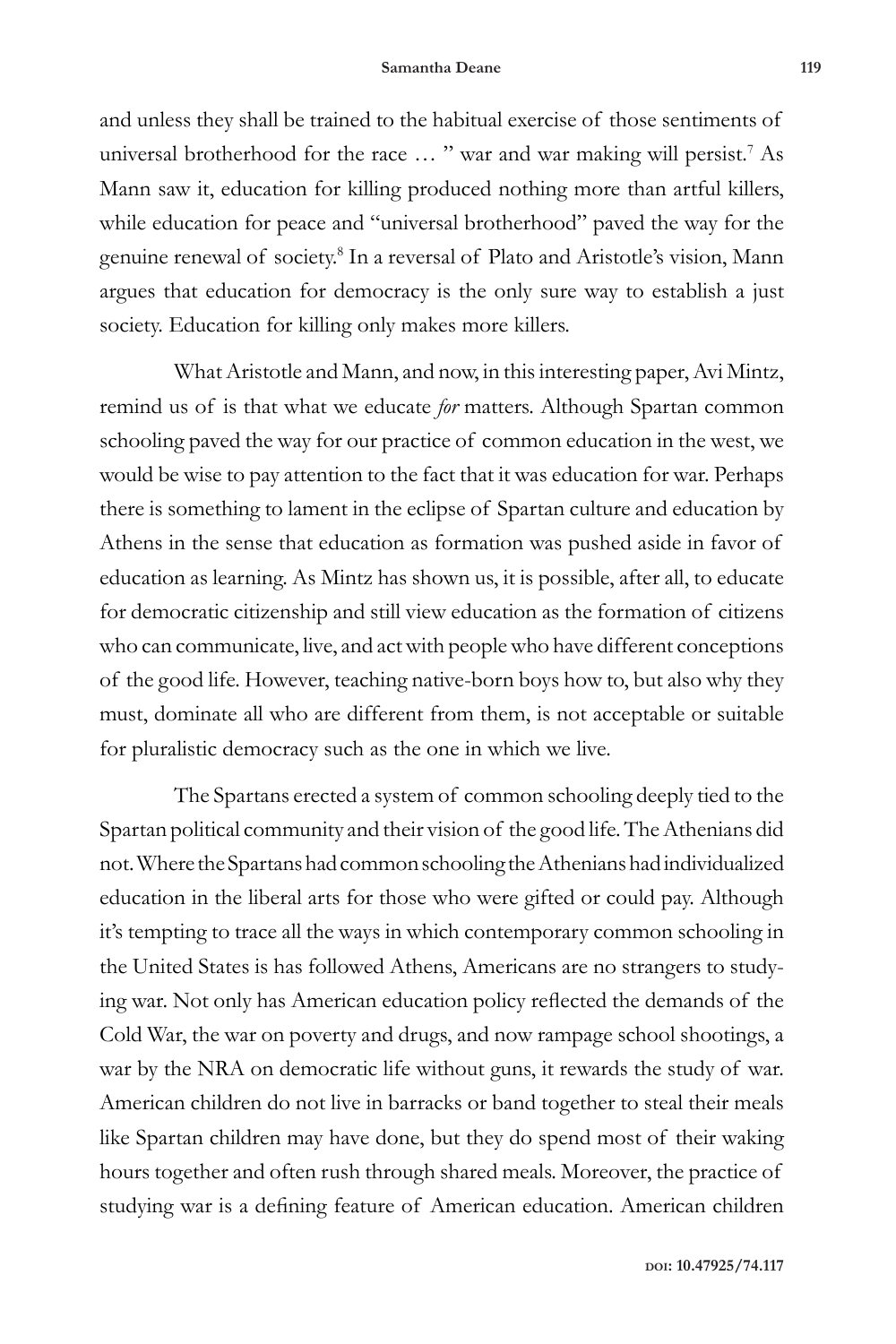are conditioned to move at the sound of a bell, raise their hand to speak, and seek permission to move and think. Obedience, check. They are told that good American's are self-reliant folks who "bootstrap" it to victory. Self-reliance, check. They often learn about the history of America by studying a series of battles and victories. Martial imagination, check.

Children who question school rules, or challenge the laws like the students of Marjory Stoneman Douglas High School, or student activists against gun violence in Chicago, are often demonized, ignored, and overlooked. If they get taken seriously it is because enough blood has been spilled to make ignoring their questions bad form. These children not only study war in the sense that they learn about American history as a series of battles or even in the sense that they are conditioned to move and dominate, they study death and gun violence. In school they practice active shooter drills and worry about what might happen if a classmate were to open fire. Urban children, like the young activists in Chicago, practice active shooter drills in school, and then traverse their blocks. For them gun violence threatens their walk home, to the corner store, and to swimming practice.

American education is riddled with stray bullets because American children have been studying war. Horace Mann was right. Aristotle was right. The ends matter. What we educate for matters. American schools have become war machines more worried about education for war, than education for pluralism, or democracy, or peace. Even though the Athenian theory of common schooling eclipsed the Spartan practice, they shared a culture of war that remains an integral part of schooling American citizens.

Education for war is education for domination of citizens and the "Other" by the state. Although education for war can form citizen soldiers who can both lead an army and tell a joke, it is not just or suitable for a plural democracy. Common education in a democracy such as ours could indeed be more common and more concerned with the formation of democratic citizens, but it must disengage from battle. Education for freedom and democracy will lead some to favor life with the lotus-eaters Plato fears and others to try out constitutions like coats, but this is preferable to education for war. One lesson